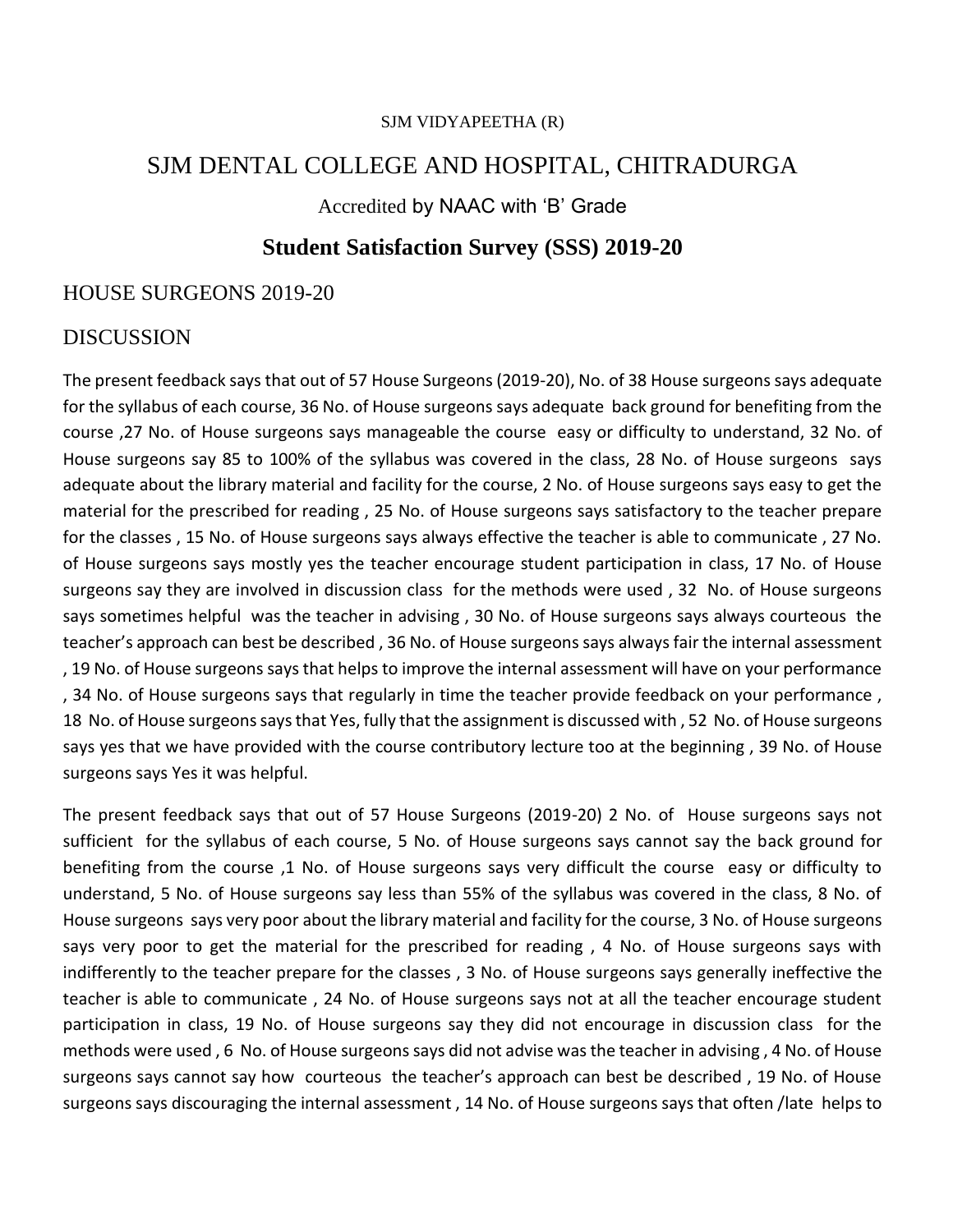improve the internal assessment will have on your performance , 21 No. of House surgeons says that often late in time the teacher provide feedback on your performance , 11 No. of House surgeons says that not at all discussed , fully that the assignment is discussed with us , 12 No. of House surgeons says no that we have provided with the course contributory lecture too at the beginning , 10 No. of House surgeons says Yes it was not helpful.

## **RESOLUTION**

So we introduced smart board to the class room for better understanding ,all staffs are instructed to complete the RGUHS syllabus within the period (Teaching plan),new edition textbooks and journals are ordered new copy to the library and department library, Teachers have started encouraging the students to participate during classes ( Smart board ,ICT material)

All department internal question papers are made available in library , All soft and hard type of assignments are discussed with the students ( Seminar presentation , model preparation , poster preparation.)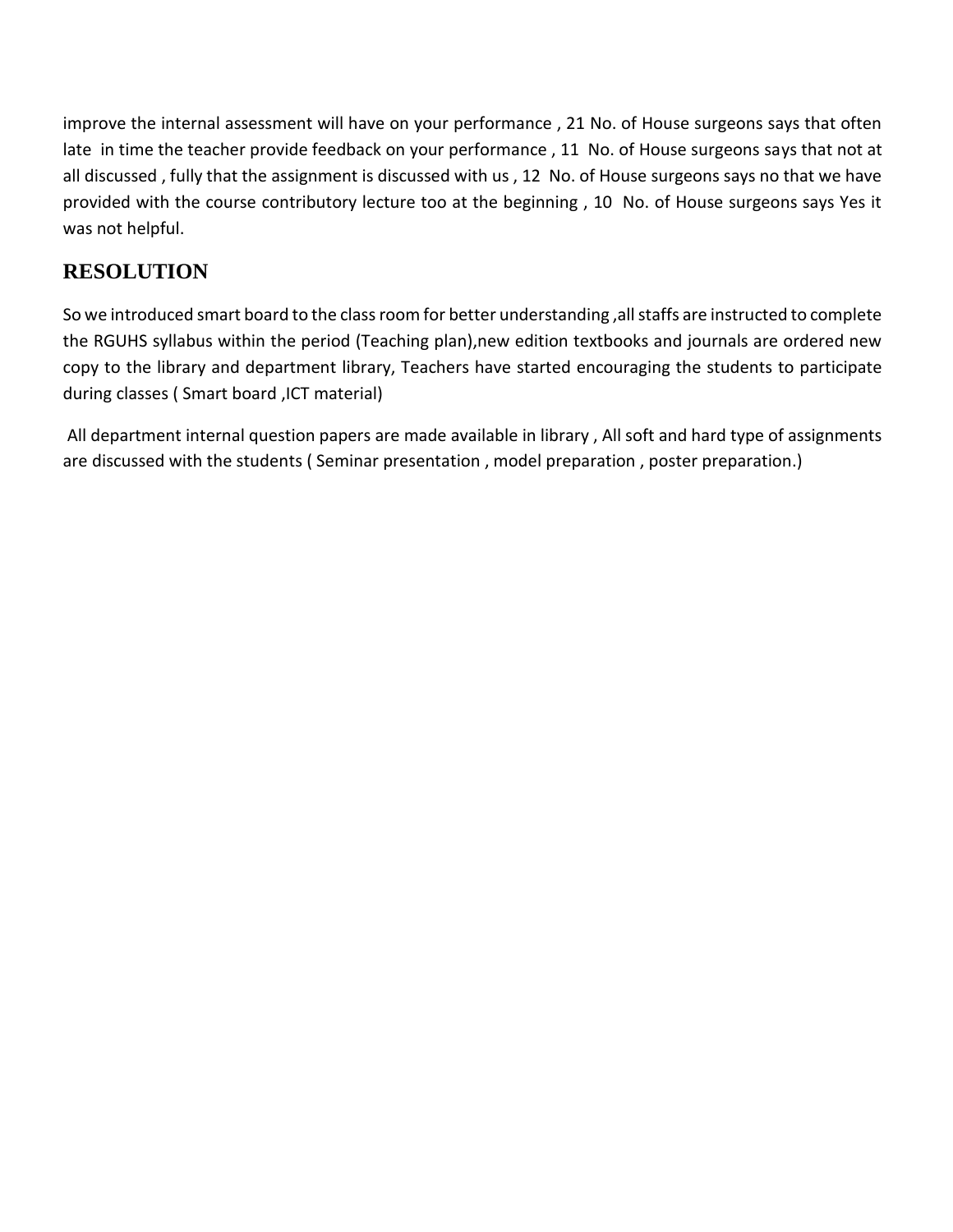### SJM DENTAL COLLEGE AND HOSPITAL, CHITRADURGA

## Accredited by NAAC with 'B' Grade

# **Statistical analysis of questionnaires for feedback from students**

# **(Questionnaire no.1)**

### **DENTAL I BDS 2019-2020**

| SI. | <b>PARAMETERS</b>                                                                                                             | <b>VERY</b> | <b>GOOD</b> | <b>SATISFACTORY</b> | <b>UN- SATISFACTORY</b> |
|-----|-------------------------------------------------------------------------------------------------------------------------------|-------------|-------------|---------------------|-------------------------|
| NO  |                                                                                                                               | <b>GOOD</b> |             |                     |                         |
| 1.  | Depth of the course<br>content including project<br>work if any                                                               | 43          | 10          | $\overline{7}$      | 0                       |
| 2.  | Extent of coverage of<br>course                                                                                               | 30          | 18          | 9                   | 3                       |
| 3.  | Applicability/relevance to<br>real life situations                                                                            | 38          | 12          | 6                   | 4                       |
| 4.  | Learning value (in terms<br>of knowledge,<br>Concepts, manual skills,<br>analytical abilities and<br>broadening perspectives) | 35          | 15          | 6                   | $\overline{4}$          |
| 5.  | Clarity and relevance of<br>textual reading material                                                                          | 38          | 12          | 8                   | $\overline{2}$          |
| 6.  | Relevance of additional<br>source material (Library)                                                                          | 39          | 12          | 6                   | $\overline{3}$          |
| 7.  | Extend of effort required<br>by students                                                                                      | 32          | 16          | 8                   | 4                       |
| 8.  | Overall rating                                                                                                                | 39          | 14          | 6                   | $\mathbf{1}$            |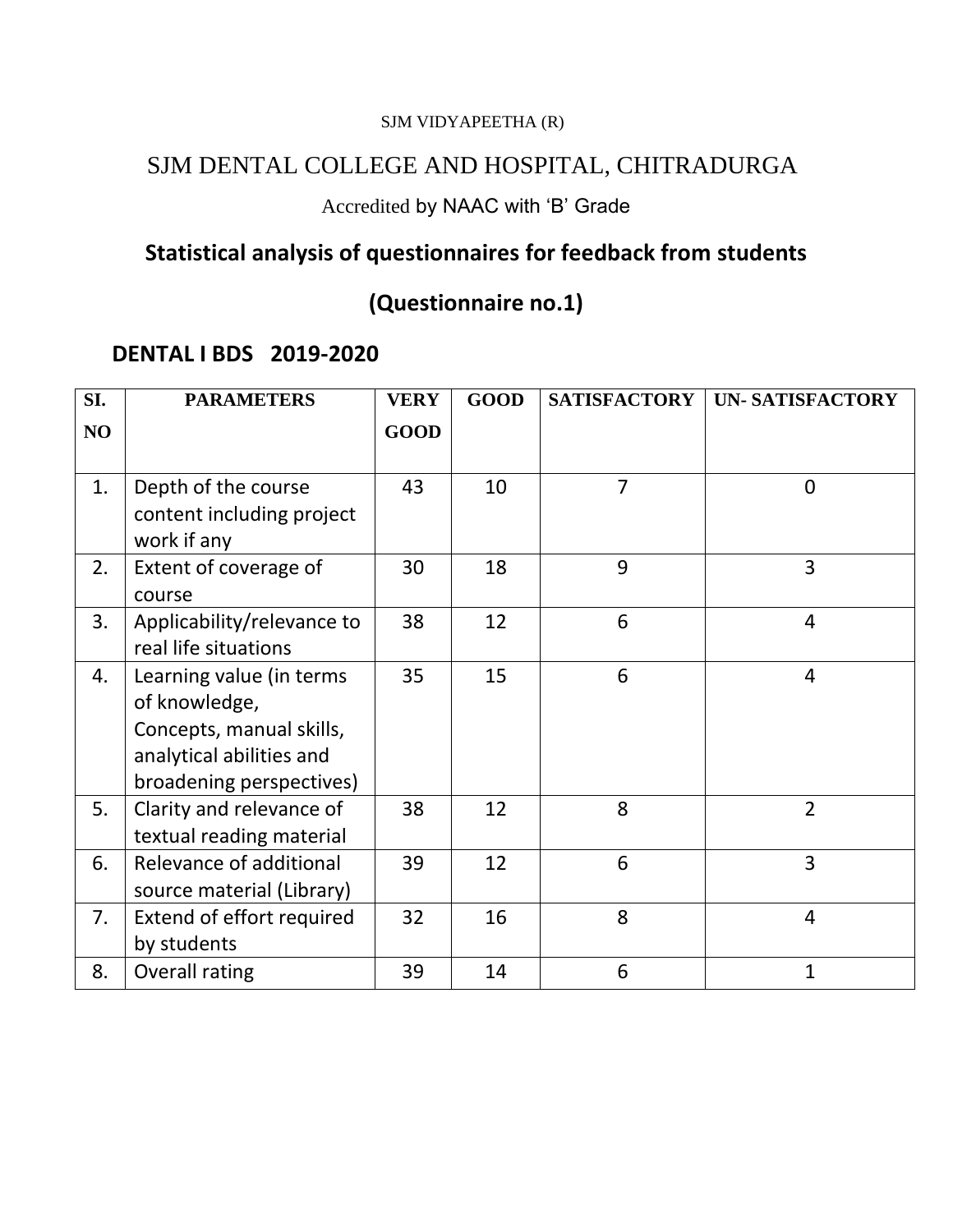The present feedback says that out of 60 students (2019-2020) 43 No. of students says very good for depth of the course and 30 No. of students says very good for extent of coverage of course, 38 No. of students says very good for applicability and 38 No. of students says very good for clarity and 39 No. of students says very good for additional source material, and 32 No. of students says very good for effort required by students and 39 No. of students says very good for overall rating.

The present feedback says that out of 60 students (2019-2020) 0 No .of students says unsatisfied for depth of the course and 3 No. of students says unsatisfied for extent of coverage of course, 4 No. of students says unsatisfied for applicability and 2 No. of students says unsatisfied for clarity and 3 No .of students says unsatisfied for additional source material, and 4 No. of students says unsatisfied for effort required by students and 1 No. of students says very unsatisfied for overall rating.

#### **RESOLUTION**

So we introduced smart board to the class room for better understanding, new addition textbooks and journals are ordered for new copy to the library, all department l<sup>st</sup> , ll<sup>nd</sup> , lll<sup>rd</sup> internal question paper are made available in library, Helinet facility is provided to the students.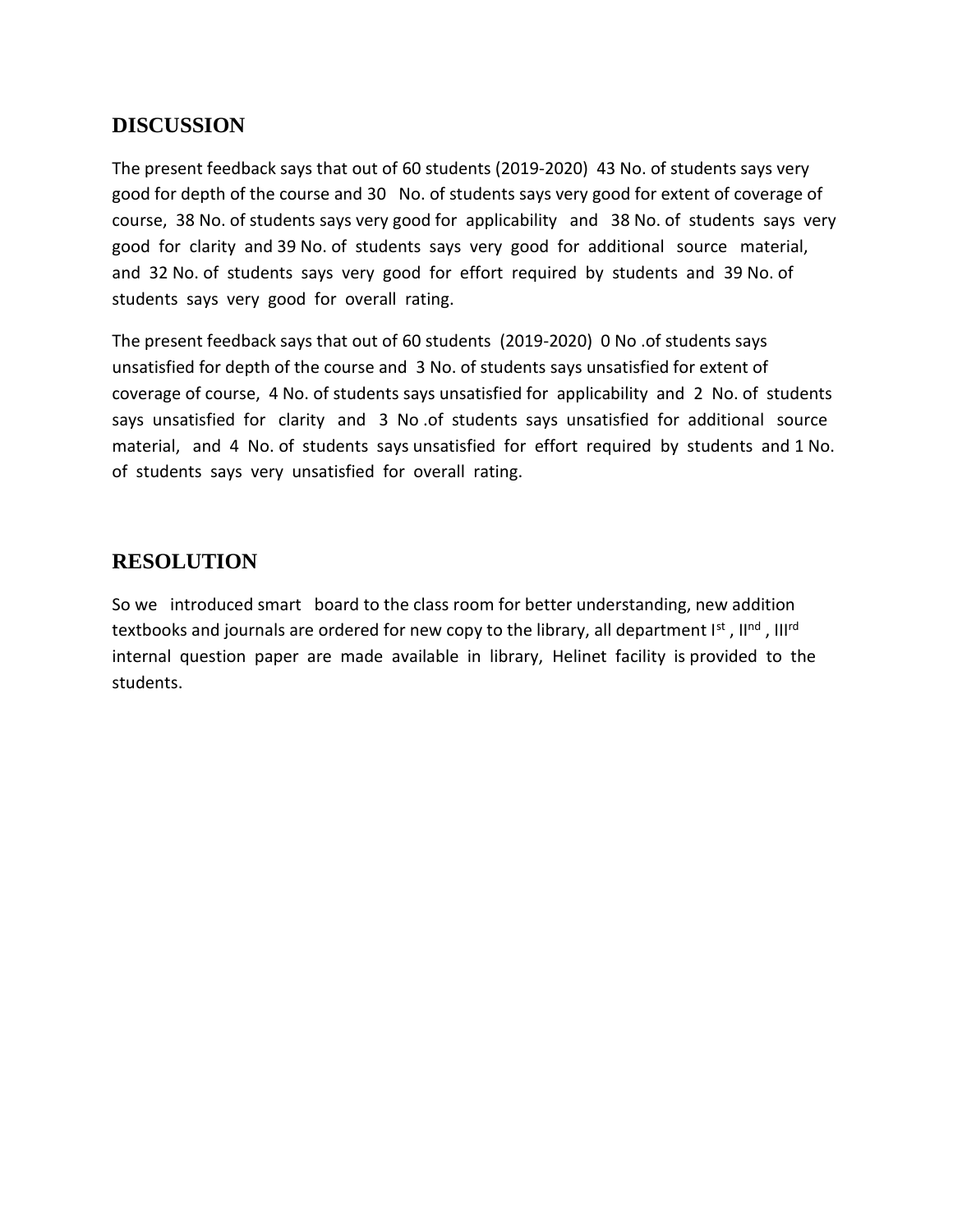### SJM DENTAL COLLEGE AND HOSPITAL, CHITRADURGA

## Accredited by NAAC with 'B' Grade

# **Statistical analysis of questionnaires for feedback from students**

# **(Questionnaire no.1)**

### **DENTAL II BDS 2019-2020**

| SI. | <b>PARAMETERS</b>                                                                                                             | <b>VERY</b> | <b>GOOD</b> | <b>SATISFACTORY</b> | <b>UN-SATISFACTORY</b> |
|-----|-------------------------------------------------------------------------------------------------------------------------------|-------------|-------------|---------------------|------------------------|
| NO  |                                                                                                                               | <b>GOOD</b> |             |                     |                        |
| 1.  | Depth of the course<br>content including project<br>work if any                                                               | 30          | 15          | 3                   | $\mathbf{1}$           |
| 2.  | Extent of coverage of<br>course                                                                                               | 35          | 10          | $\overline{4}$      | $\mathbf 0$            |
| 3.  | Applicability/relevance to<br>real life situations                                                                            | 33          | 10          | 5                   | $\mathbf{1}$           |
| 4.  | Learning value (in terms<br>of knowledge,<br>Concepts, manual skills,<br>analytical abilities and<br>broadening perspectives) | 36          | 6           | $\overline{4}$      | 3                      |
| 5.  | Clarity and relevance of<br>textual reading material                                                                          | 32          | 13          | $\overline{3}$      | $\mathbf{1}$           |
| 6.  | Relevance of additional<br>source material (Library)                                                                          | 30          | 10          | 8                   | $\mathbf{1}$           |
| 7.  | Extend of effort required<br>by students                                                                                      | 35          | 10          | $\overline{3}$      | $\mathbf{1}$           |
| 8.  | Overall rating                                                                                                                | 38          | 6           | $\overline{4}$      | $\mathbf{1}$           |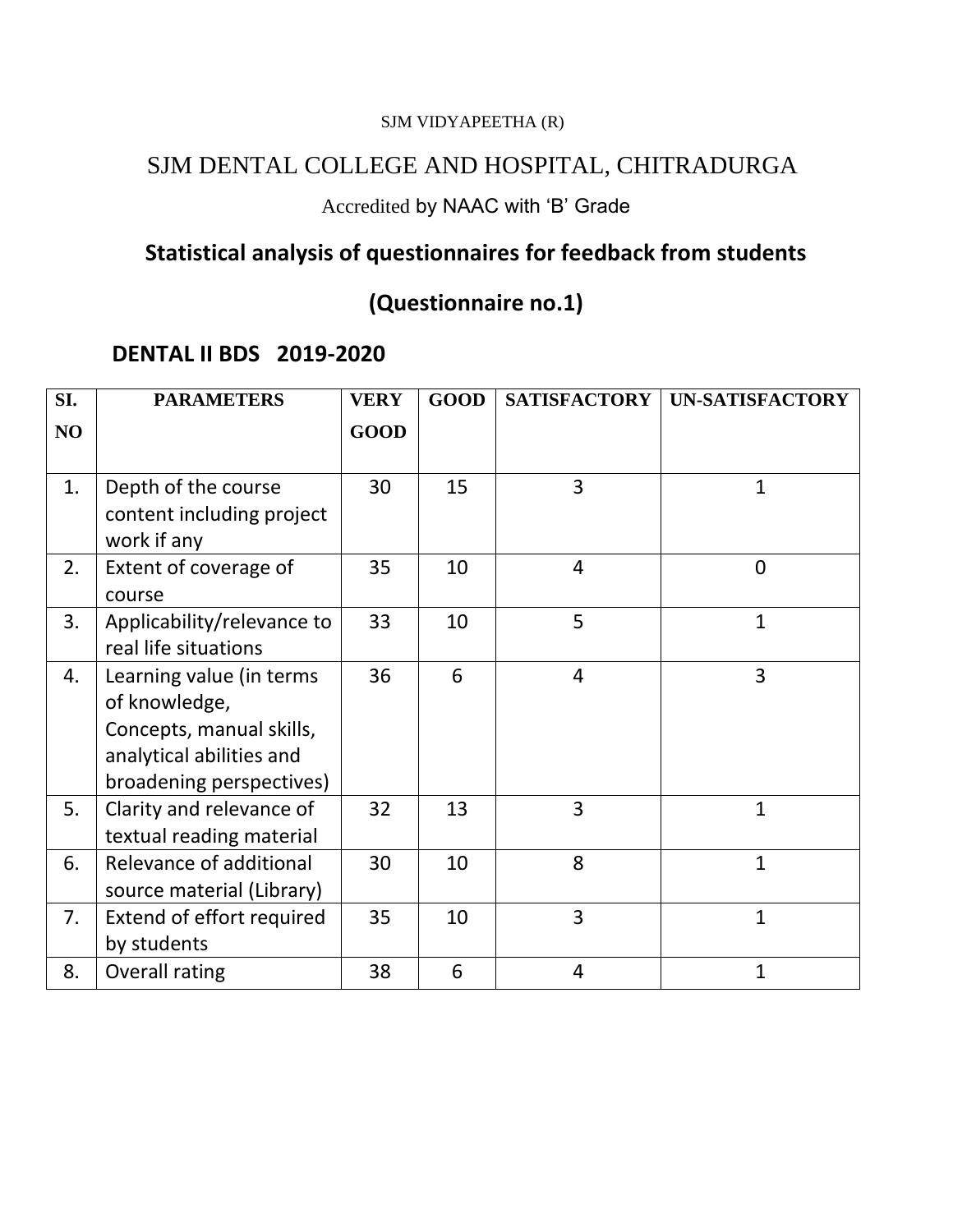The present feedback says that out of 49 students (2019-2020) 30 No. of students says very good for depth of the course and 35 No. of students says very good for extent of coverage of course, 33 No. of students says very good for applicability and 32 No. of students says very good for clarity and 30 No. of students says very good for additional source material, and 35 No. of students says very good for effort required by students and 38 No of students says very good for overall rating.

The present feedback says that out of 49 students (2019-2020) 1 No. of students says unsatisfied for depth of the course and 0 No. of students says unsatisfied for extent of coverage of course, 1 No. of students says unsatisfied for applicability and 1 No. of students says unsatisfied for clarity and 1 No. of students says unsatisfied for additional source material, and 1 No. of students says unsatisfied for effort required by students and 1 No. of students says very unsatisfied for overall rating.

#### **RESOLUTION**

So we introduced smart board to the class room for better understanding, new addition textbooks and journals are ordered for new copy to the library, all department I<sup>st</sup> , II<sup>nd</sup> ,III<sup>rd</sup> internal question paper are made available in library, Helinet facility is provided to the student.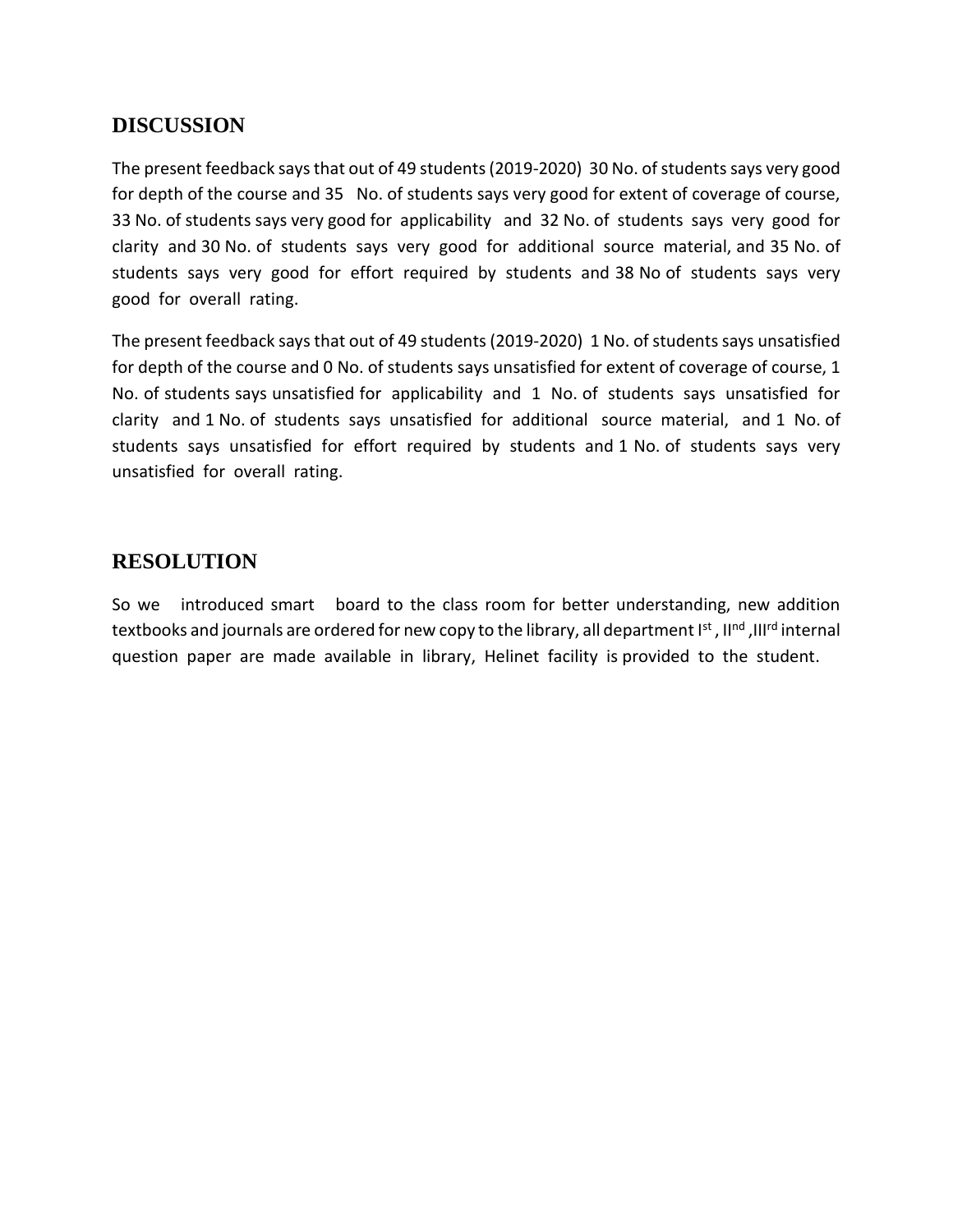### SJM DENTAL COLLEGE AND HOSPITAL, CHITRADURGA

## Accredited by NAAC with 'B' Grade

# **Statistical analysis of questionnaires for feedback from students**

# **(Questionnaire no.1)**

### **DENTAL III BDS 2019-2020**

| SI. | <b>PARAMETERS</b>              | <b>VERY</b> | <b>GOOD</b> | <b>SATISFACTORY</b> | <b>UN- SATISFACTORY</b> |
|-----|--------------------------------|-------------|-------------|---------------------|-------------------------|
| NO  |                                | <b>GOOD</b> |             |                     |                         |
|     |                                |             |             |                     |                         |
| 1.  | Depth of the course content    | 25          | 15          | 5                   | $\mathbf{1}$            |
|     | including project work if any  |             |             |                     |                         |
| 2.  | Extent of coverage of course   | 28          | 10          | 5                   | 3                       |
| 3.  | Applicability/relevance to     | 29          | 11          | 4                   | $\overline{2}$          |
|     | real life situations           |             |             |                     |                         |
| 4.  | Learning value (in terms of    | 32          | 8           | 5                   | $\mathbf{1}$            |
|     | knowledge,                     |             |             |                     |                         |
|     | Concepts, manual skills,       |             |             |                     |                         |
|     | analytical abilities and       |             |             |                     |                         |
|     | broadening perspectives)       |             |             |                     |                         |
| 5.  | Clarity and relevance of       | 29          | 12          | 4                   | $\mathbf{1}$            |
|     | textual reading material       |             |             |                     |                         |
| 6.  | <b>Relevance of additional</b> | 33          | 10          | 3                   | $\mathbf 0$             |
|     | source material (Library)      |             |             |                     |                         |
| 7.  | Extend of effort required by   | 26          | 15          | $\overline{4}$      | $\mathbf{1}$            |
|     | students                       |             |             |                     |                         |
| 8.  | Overall rating                 | 35          | 10          | 1                   | 0                       |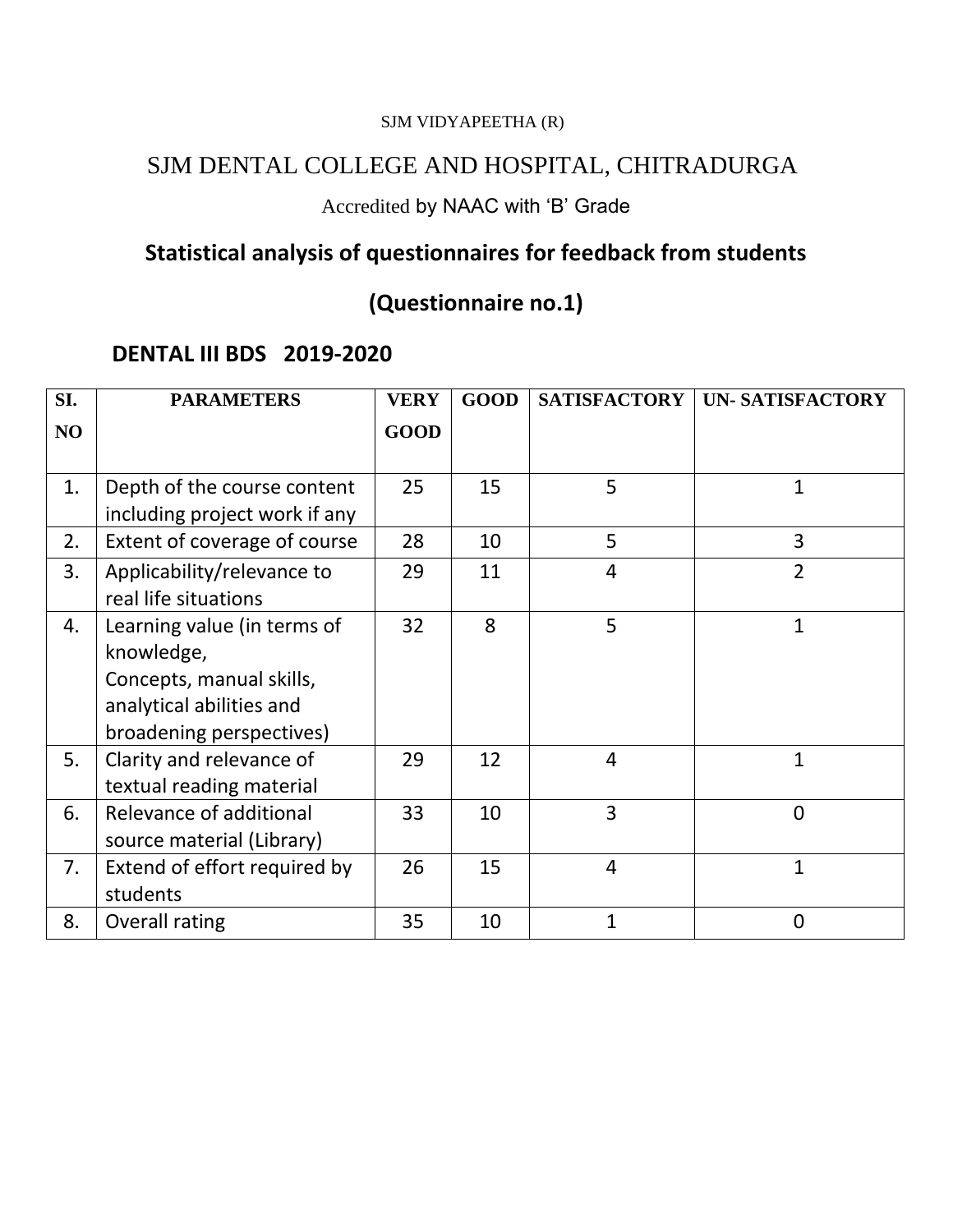The present feedback says that out of 46 students (2019-2020) 25 No. of students says very good for depth of the course and 28 No. of students says very good for extent of coverage of course, 29 No. of students says very good for applicability and 29 No. of students says very good for clarity and 33 No. of students says very good for additional source material, and 26 No. of students says very good for effort required by students and 35 No. of students says very good for overall rating.

The present feedback says that out of 46 students (2019-2020) 1 No. of students says unsatisfied for depth of the course and 3 No. of students says unsatisfied for extent of coverage of course, 2 No. of students says unsatisfied for applicability and 1 No. of students says unsatisfied for clarity and 0 No. of students says unsatisfied for additional source material, and 1 No. of students says unsatisfied for effort required by students and 0 No. of students says very unsatisfied for overall rating.

#### **RESOLUTION**

So we introduced smart board to the class room for better understanding, new addition textbooks and journals are ordered for new copy to the library, all department Ist, IInd, IIIrd internal question paper are made available in library, Helinet facility is provided to the students.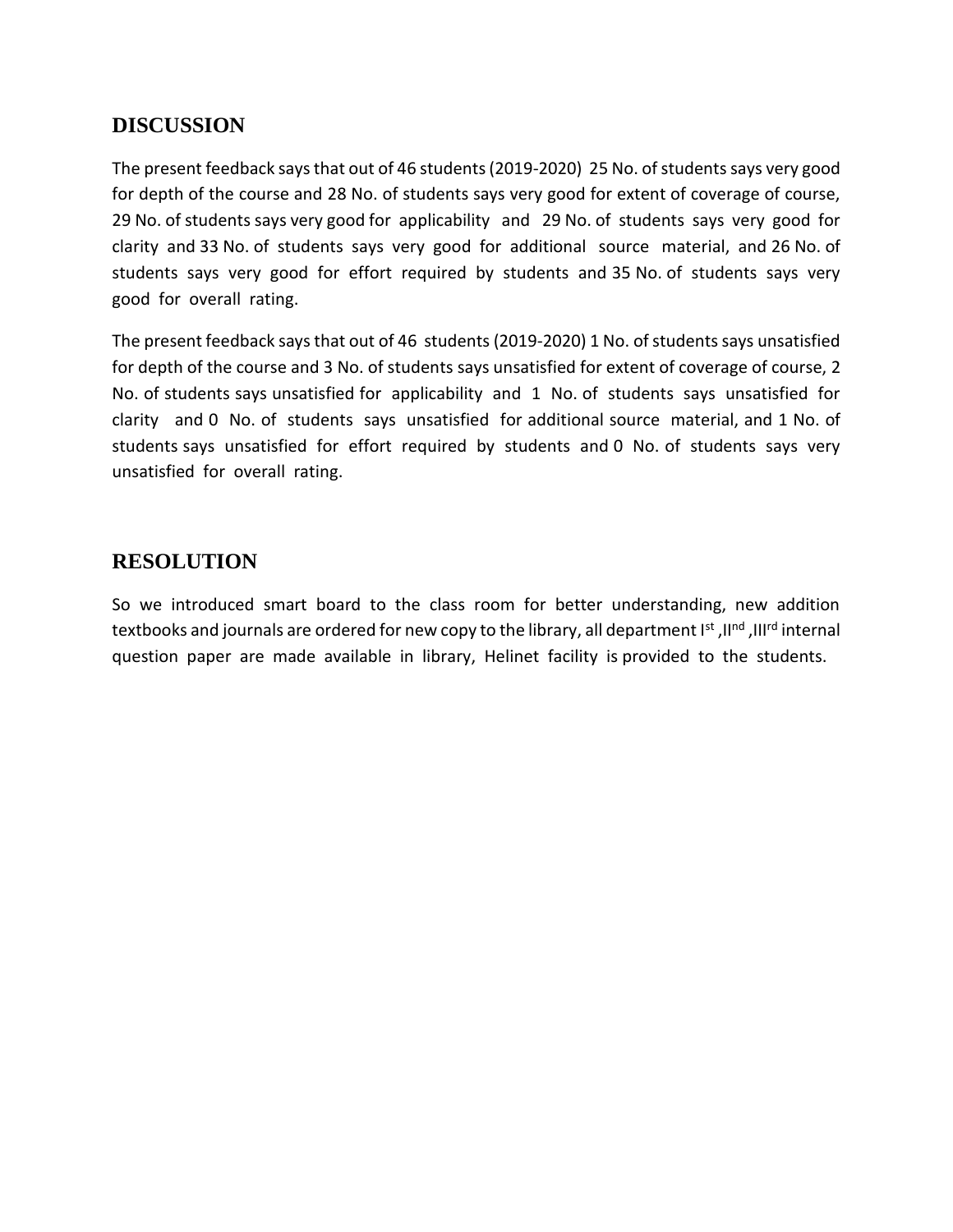### SJM DENTAL COLLEGE AND HOSPITAL, CHITRADURGA

## Accredited by NAAC with 'B' Grade

# **Statistical analysis of questionnaires for feedback from students**

# **(Questionnaire no.1)**

### **DENTAL IV BDS 2019-2020**

| SI. | <b>PARAMETERS</b>             | <b>VERY</b> | <b>GOOD</b>    | <b>SATISFACTORY</b> | <b>UN- SATISFACTORY</b> |
|-----|-------------------------------|-------------|----------------|---------------------|-------------------------|
| NO  |                               | <b>GOOD</b> |                |                     |                         |
|     |                               |             |                |                     |                         |
| 1.  | Depth of the course content   | 18          | 4              | 1                   | 1                       |
|     | including project work if any |             |                |                     |                         |
| 2.  | Extent of coverage of course  | 16          | 6              | $\overline{2}$      | $\overline{0}$          |
| 3.  | Applicability/relevance to    | 15          | $\overline{4}$ | 4                   | 1                       |
|     | real life situations          |             |                |                     |                         |
| 4.  | Learning value (in terms of   | 17          | 5              | $\mathbf{1}$        | $\mathbf{1}$            |
|     | knowledge,                    |             |                |                     |                         |
|     | Concepts, manual skills,      |             |                |                     |                         |
|     | analytical abilities and      |             |                |                     |                         |
|     | broadening perspectives)      |             |                |                     |                         |
| 5.  | Clarity and relevance of      | 15          | 6              | $\overline{2}$      | $\mathbf{1}$            |
|     | textual reading material      |             |                |                     |                         |
| 6.  | Relevance of additional       | 14          | 5              | 3                   | $\overline{2}$          |
|     | source material (Library)     |             |                |                     |                         |
| 7.  | Extend of effort required by  | 18          | $\overline{4}$ | $\overline{1}$      | $\mathbf{1}$            |
|     | students                      |             |                |                     |                         |
| 8.  | Overall rating                | 19          | 3              | 1                   | $\mathbf{1}$            |